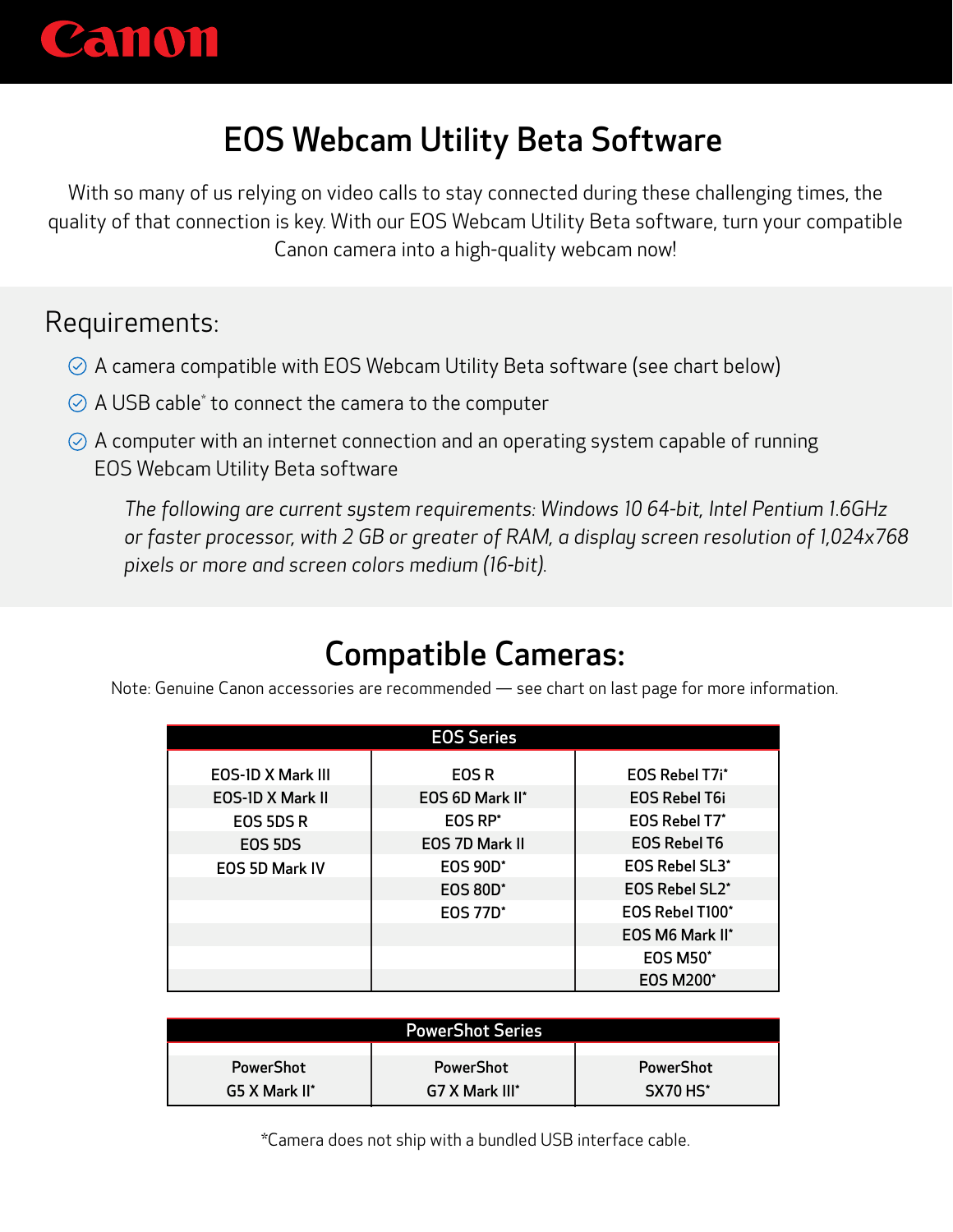### How to Download:

**1.** Open your web browser and either go directly to our **[EOS Webcam Utility Website](https://www.usa.canon.com/support/eoswebcamutility) OR** follow the steps below to navigate through the [Canon USA Website.](http://www.usa.canon.com/)



2. If navigating through the [Canon USA Website](http://www.usa.canon.com), at the top of the main page, find the "Search Area."



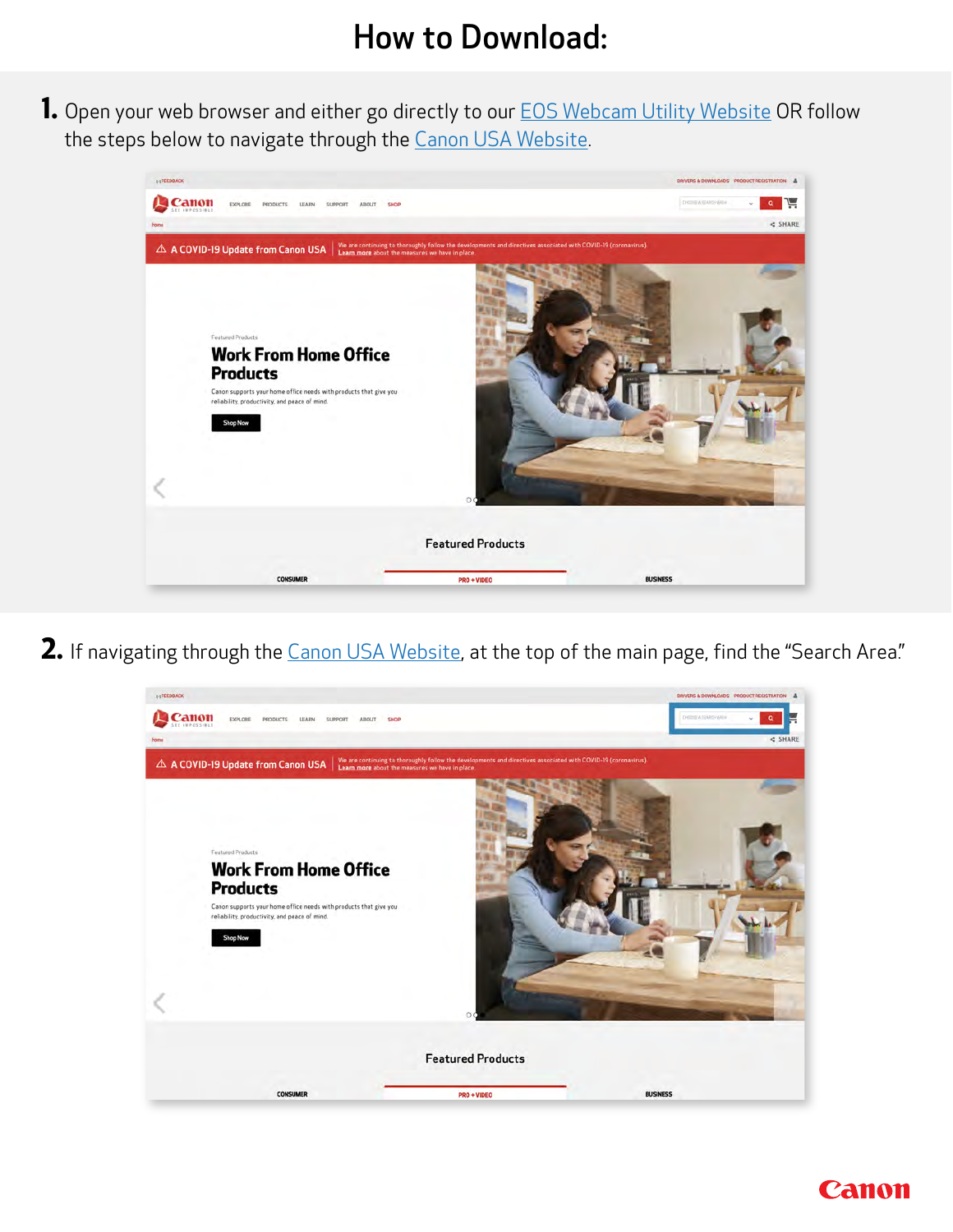**3.** Type "EOS Webcam Utility Beta" in the "Search Area" and hit enter.



**4.** Select your camera model from the list displayed. You will then be redirected to the Download Page.



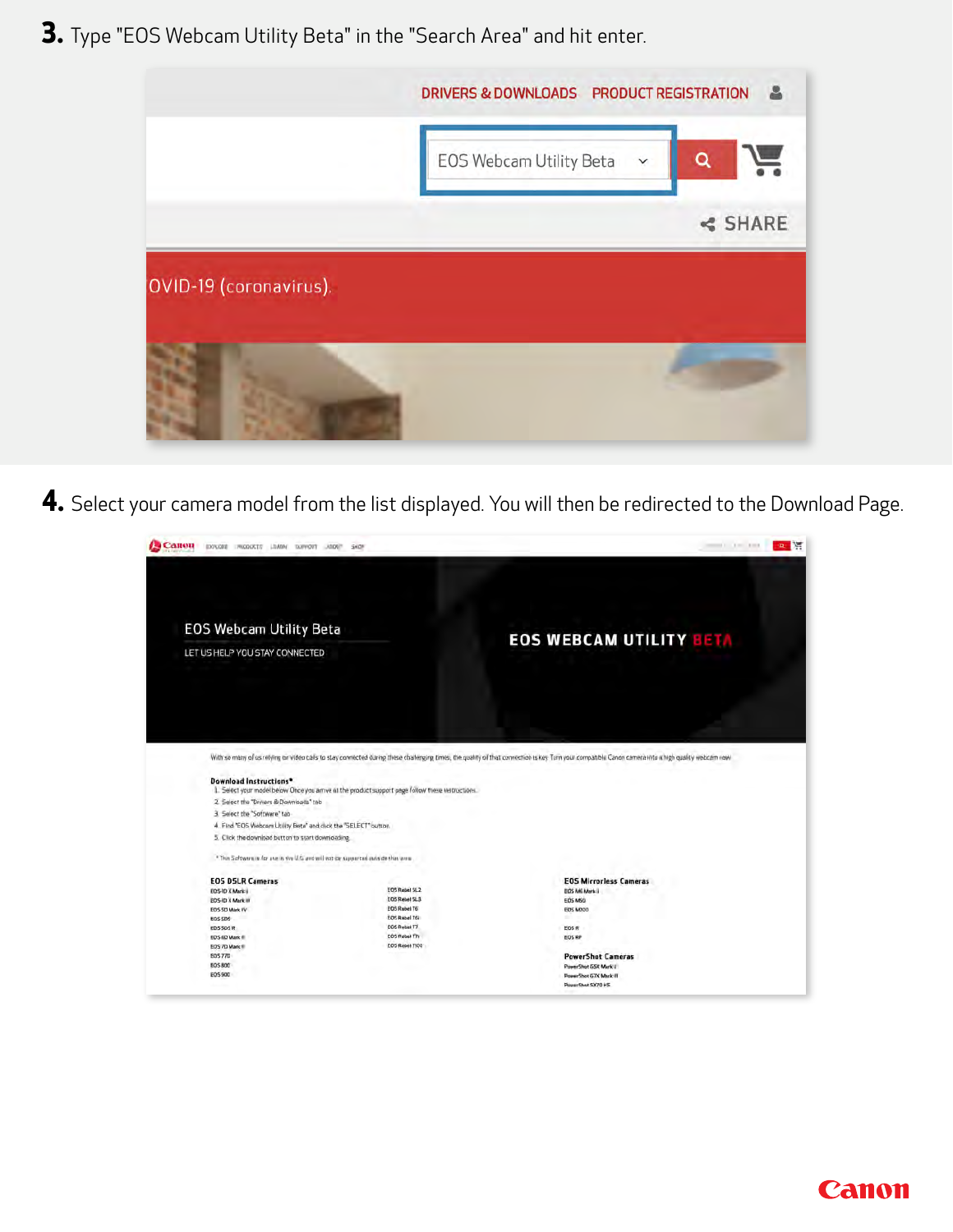**5.** Select and download "EOS Webcam Utility Beta."

| Canon<br>EXPLORE PRODUCTS LEARN SUPPORT ABOUT \$HOP                                                                                                                                                                                                                                                                                                                                                                                                                                                                                       |                                                                                                                                                                   |                                |                                                           |                                                                                                       | Contractor (1983)    |
|-------------------------------------------------------------------------------------------------------------------------------------------------------------------------------------------------------------------------------------------------------------------------------------------------------------------------------------------------------------------------------------------------------------------------------------------------------------------------------------------------------------------------------------------|-------------------------------------------------------------------------------------------------------------------------------------------------------------------|--------------------------------|-----------------------------------------------------------|-------------------------------------------------------------------------------------------------------|----------------------|
| Her Sept Direct Milfornhouse Direct 10.9 Dec 10590                                                                                                                                                                                                                                                                                                                                                                                                                                                                                        |                                                                                                                                                                   |                                |                                                           |                                                                                                       | <br>SHAIE            |
| △ A COVID-19 Update from Canon USA                                                                                                                                                                                                                                                                                                                                                                                                                                                                                                        | We are continuing to thoroughly follow the developments and directives associated with COVID-19 (coronavirus).<br>Learn more about the measures we have in place. |                                |                                                           |                                                                                                       |                      |
|                                                                                                                                                                                                                                                                                                                                                                                                                                                                                                                                           |                                                                                                                                                                   |                                |                                                           | EOS M200 EF-M 15-45mm IS STM Kit                                                                      |                      |
|                                                                                                                                                                                                                                                                                                                                                                                                                                                                                                                                           |                                                                                                                                                                   |                                |                                                           |                                                                                                       |                      |
|                                                                                                                                                                                                                                                                                                                                                                                                                                                                                                                                           |                                                                                                                                                                   | <b>DRIVERS &amp; DOWNLOADS</b> |                                                           | <b>MANUALS</b>                                                                                        | <b>NEED SERVICE?</b> |
| Canon                                                                                                                                                                                                                                                                                                                                                                                                                                                                                                                                     |                                                                                                                                                                   | Contact Support                |                                                           |                                                                                                       |                      |
|                                                                                                                                                                                                                                                                                                                                                                                                                                                                                                                                           |                                                                                                                                                                   |                                | excluding holidays.<br>All times ET, essiloling halldays. | I-800-OK-CANON (I-800-652-2666) Moncay-Friday 9.00 am to 9.00 pm ET, Saturday: 9.00 am to 7.00 pm ET, |                      |
|                                                                                                                                                                                                                                                                                                                                                                                                                                                                                                                                           |                                                                                                                                                                   |                                |                                                           | EMAIL SUPPORT                                                                                         |                      |
|                                                                                                                                                                                                                                                                                                                                                                                                                                                                                                                                           | EOS                                                                                                                                                               |                                | Want to register this product?                            | <b>REGISTER PRODUCT</b>                                                                               |                      |
|                                                                                                                                                                                                                                                                                                                                                                                                                                                                                                                                           |                                                                                                                                                                   |                                |                                                           |                                                                                                       |                      |
|                                                                                                                                                                                                                                                                                                                                                                                                                                                                                                                                           |                                                                                                                                                                   |                                |                                                           |                                                                                                       |                      |
| $\mathcal{L}(\mathcal{O})$ .                                                                                                                                                                                                                                                                                                                                                                                                                                                                                                              |                                                                                                                                                                   |                                |                                                           |                                                                                                       |                      |
|                                                                                                                                                                                                                                                                                                                                                                                                                                                                                                                                           |                                                                                                                                                                   |                                |                                                           |                                                                                                       |                      |
|                                                                                                                                                                                                                                                                                                                                                                                                                                                                                                                                           |                                                                                                                                                                   |                                |                                                           |                                                                                                       |                      |
| <b>VIEW MORE DETAILS</b>                                                                                                                                                                                                                                                                                                                                                                                                                                                                                                                  | <b>FIND A DEALER</b>                                                                                                                                              |                                |                                                           |                                                                                                       |                      |
| EOS M200 EF-M 15-45mm IS STM Kit                                                                                                                                                                                                                                                                                                                                                                                                                                                                                                          |                                                                                                                                                                   |                                |                                                           |                                                                                                       |                      |
|                                                                                                                                                                                                                                                                                                                                                                                                                                                                                                                                           |                                                                                                                                                                   |                                |                                                           |                                                                                                       |                      |
| <b>Drivers &amp; Downloads</b>                                                                                                                                                                                                                                                                                                                                                                                                                                                                                                            | Minuds                                                                                                                                                            |                                | FAQs                                                      | Specifications                                                                                        |                      |
| <b>Product Advisories</b>                                                                                                                                                                                                                                                                                                                                                                                                                                                                                                                 | Windess Help                                                                                                                                                      |                                | Warranty                                                  | What's in the Box                                                                                     |                      |
| Supplies & Accessories                                                                                                                                                                                                                                                                                                                                                                                                                                                                                                                    |                                                                                                                                                                   |                                |                                                           |                                                                                                       |                      |
| Drivers & Downloads                                                                                                                                                                                                                                                                                                                                                                                                                                                                                                                       |                                                                                                                                                                   |                                |                                                           |                                                                                                       |                      |
| <b>Operating System</b>                                                                                                                                                                                                                                                                                                                                                                                                                                                                                                                   | Writiows (0 (id-4) (Detected)                                                                                                                                     |                                | Language                                                  | English                                                                                               |                      |
| <b>Software</b>                                                                                                                                                                                                                                                                                                                                                                                                                                                                                                                           | Elemente                                                                                                                                                          |                                | <b>Utilities</b>                                          | SER                                                                                                   |                      |
|                                                                                                                                                                                                                                                                                                                                                                                                                                                                                                                                           |                                                                                                                                                                   |                                |                                                           |                                                                                                       |                      |
| Fiti News                                                                                                                                                                                                                                                                                                                                                                                                                                                                                                                                 |                                                                                                                                                                   | <b>Disk</b>                    | $+$ PaSs                                                  |                                                                                                       |                      |
| EOS Webcam Unitry Beta 074N for Windows                                                                                                                                                                                                                                                                                                                                                                                                                                                                                                   |                                                                                                                                                                   | 04/24/20                       | <b>Jacobi MB</b>                                          |                                                                                                       | 0.025                |
| EOS Webcam Utsitly Beta Software allows you to stay connected with family, friends, and business associates using your compatible Canon carnera and personal computer. Note that this is a Beta version and it may<br>contain errors. By downloading the EOS Webcam Libley Beta Software, you agree to use the Software subject to and in accordance with the End User License Agreement for EOS Webcam Utility Beta Software terms.<br>and conditions. This Software is for use in the U.S. and will not be supported outside that area. |                                                                                                                                                                   |                                |                                                           |                                                                                                       |                      |
|                                                                                                                                                                                                                                                                                                                                                                                                                                                                                                                                           |                                                                                                                                                                   |                                |                                                           |                                                                                                       |                      |
| File name<br>EOSWebcamUtim/Beta-WINON/v.dip                                                                                                                                                                                                                                                                                                                                                                                                                                                                                               | <b>Supporting Documents</b><br>- How to Download and Install                                                                                                      |                                |                                                           |                                                                                                       | <b>DOWNLOAD</b>      |
| Digital Photo Professional A12.20 for Windows                                                                                                                                                                                                                                                                                                                                                                                                                                                                                             | (b) was the Minima Delivery                                                                                                                                       | (A/07/20)                      | 283.417.65                                                |                                                                                                       | <b>TELEST</b>        |

**6.** Once the software download is complete, locate the "EOS Webcam Utility Beta Installation Package" in your computer's "Downloads" folder. The "Installation Package" will be called "EOS-Webcam-Utility-Beta-WIN0.9.0.zip." Open the .zip file.

| Home<br>File<br>Share                                                                   | View                                                 | Extract                    |                                      |                                              |                                                               |                                       |
|-----------------------------------------------------------------------------------------|------------------------------------------------------|----------------------------|--------------------------------------|----------------------------------------------|---------------------------------------------------------------|---------------------------------------|
| Pin to Quick<br>Copy<br>Paste<br>access                                                 | $\chi$ Cut<br><b>W</b> - Copy path<br>Paste shortcut | Move<br>Copy<br>to<br>to * | $\blacksquare$<br>Delete Rename<br>۰ | New item *<br>Easy access *<br>New<br>folder | p Open *<br>$\sqrt{ }$ Edit<br>Properties<br><b>A</b> History | Select all<br>Select no<br>Invert sel |
| Clipboard                                                                               |                                                      |                            | Organize                             | New                                          | Open                                                          | Select                                |
| ←<br>э                                                                                  | This PC $\rightarrow$ Downloads $\rightarrow$        |                            |                                      |                                              |                                                               |                                       |
| Quick access<br>OneDrive<br>This PC<br>3D Objects<br><b>Desktop</b><br><b>Documents</b> | EOS-Webc<br>am-Utility-<br>Beta-WINO.<br>9.0         |                            |                                      |                                              |                                                               |                                       |
| <b>Downloads</b>                                                                        |                                                      |                            |                                      |                                              |                                                               |                                       |
| <b>Music</b>                                                                            |                                                      |                            |                                      |                                              |                                                               |                                       |
| Pictures                                                                                |                                                      |                            |                                      |                                              |                                                               |                                       |
| <b>E</b> Videos                                                                         |                                                      |                            |                                      |                                              |                                                               |                                       |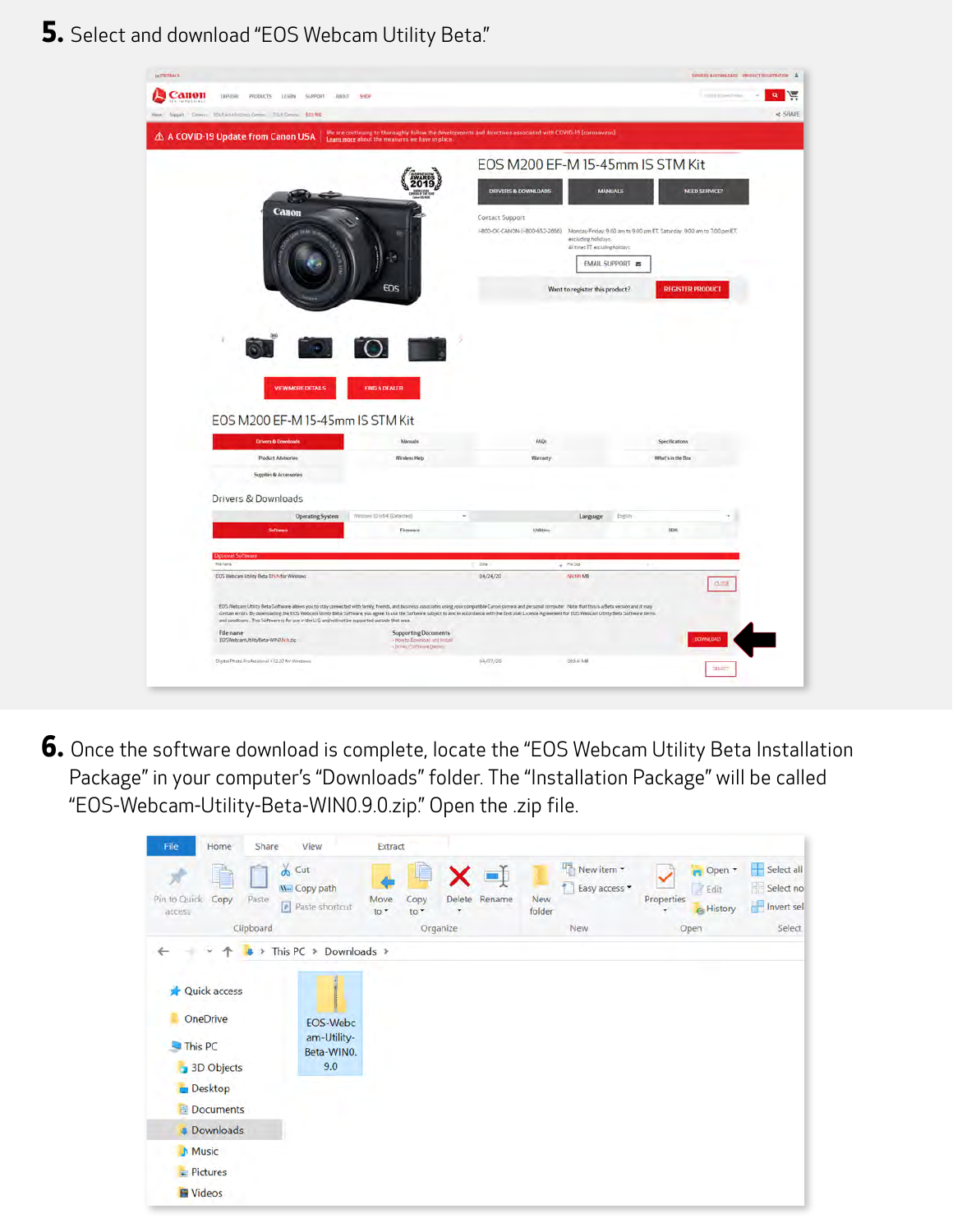**7.** Open the Windows Installer Package file.

| $\blacksquare$ $\blacksquare$ $\blacksquare$ $\blacksquare$ $\blacksquare$ $\blacksquare$          | Compressed Folder Tools                                          | EOS-Webcam-Utility-Beta |
|----------------------------------------------------------------------------------------------------|------------------------------------------------------------------|-------------------------|
| Home<br>Share<br>File<br>Pirtures<br>Documents<br>A Music<br><b>B</b> Videos<br>x86UserAppData x86 | Extract<br>View-<br>Sysprep.<br>$-0.64$<br>$\sim$ xo4UserAppData | Ă<br>Extract<br>all     |
| Extract To                                                                                         |                                                                  |                         |
| $\sim$<br>$\hat{\tau}$<br>$\sim$<br>$\leftarrow$                                                   | This PC > Downloads > EOS-Webcam-Utility-Beta                    |                         |
| Cuick access                                                                                       |                                                                  |                         |
| ×<br>M Documents                                                                                   |                                                                  |                         |
| À.<br><b>B</b> Downloads                                                                           |                                                                  |                         |
| À.<br><b>Pictures</b>                                                                              |                                                                  |                         |
| Desktop<br>$\mathcal{R}_{-}$                                                                       | EOS-Webcam-Uti<br>lity-Beta                                      |                         |
| Music                                                                                              |                                                                  |                         |
| Sysprep                                                                                            |                                                                  |                         |
| <b>E</b> Videos                                                                                    |                                                                  |                         |
| OneDrive                                                                                           |                                                                  |                         |
| This PC                                                                                            |                                                                  |                         |
| 3D Objects                                                                                         |                                                                  |                         |
| Desktop                                                                                            |                                                                  |                         |
| Documents                                                                                          |                                                                  |                         |
| <b>Downloads</b>                                                                                   |                                                                  |                         |
| Music                                                                                              |                                                                  |                         |
| $=$ Pictures                                                                                       |                                                                  |                         |

8. You will be greeted by the installer "Welcome" screen. Click "Next."

| <b>B</b> EDS Webcam Utility Beta                                                                                |        |
|-----------------------------------------------------------------------------------------------------------------|--------|
| Welcome to the EOS Webcam Utility Beta Setup<br>Wizard                                                          |        |
| The installer will guide you through the steps required to install EOS Webcam Utility Beta<br>on your computer. |        |
|                                                                                                                 |        |
|                                                                                                                 |        |
|                                                                                                                 |        |
|                                                                                                                 |        |
|                                                                                                                 |        |
| $-8.01$<br>Next                                                                                                 | Cancel |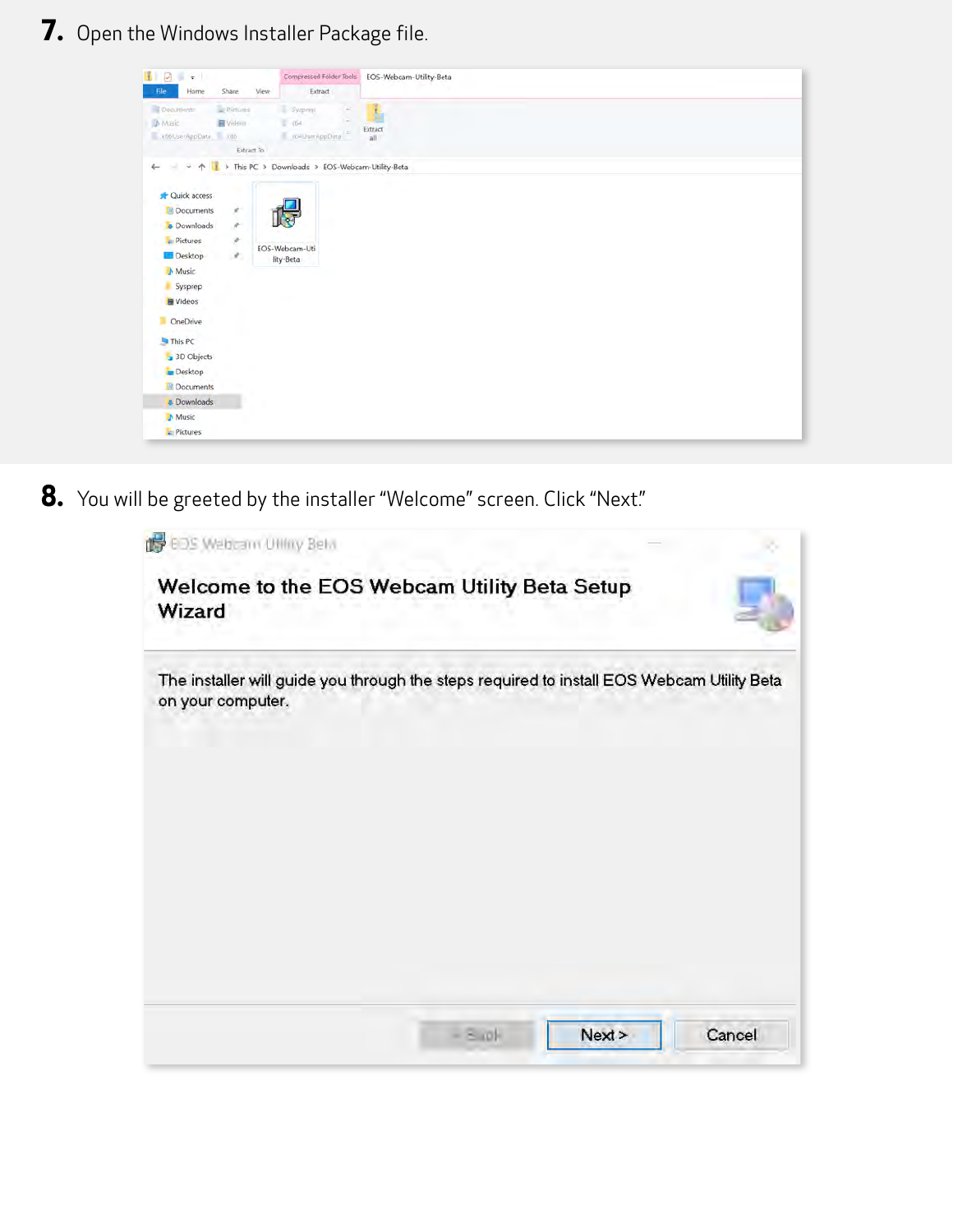9. Read through the License Agreement and if you agree, click "I agree." Then, click "Next."

| EOS Webcam Utility Beta                                                                                                                                                                                                                                                                                                                                            |                                                   |      |        |
|--------------------------------------------------------------------------------------------------------------------------------------------------------------------------------------------------------------------------------------------------------------------------------------------------------------------------------------------------------------------|---------------------------------------------------|------|--------|
| <b>License Agreement</b>                                                                                                                                                                                                                                                                                                                                           |                                                   |      |        |
| Please take a moment to read the license agreement now. If you accept the terms below,<br>click "I Agree", then "Next". Otherwise click "Cancel".                                                                                                                                                                                                                  |                                                   |      |        |
| END USER LICENSE AGREEMENT FOR EOS WEBCAM UTILITY BETA ^<br><b>SOFTWARE</b>                                                                                                                                                                                                                                                                                        |                                                   |      |        |
| This is a license agreement between You and Canon U.S.A., Inc.,<br>having its place of business at One Canon Park, Melville, NY 11747<br>("Canon"), with respect to the EOS Webcam Utility Beta Software<br>(including any image data and sound data included as part thereof, if<br>any (the "Data")) and its associated printed materials and "online" or $\vee$ |                                                   |      |        |
| I Do Not Agree                                                                                                                                                                                                                                                                                                                                                     | OI Agree                                          |      |        |
|                                                                                                                                                                                                                                                                                                                                                                    | <back< th=""><td>Next</td><td>Cancel</td></back<> | Next | Cancel |

**10.** The installer is now ready to begin. Click "Next" to proceed.

| EOS Webcam Utility Beta                                                     |          |        |        |
|-----------------------------------------------------------------------------|----------|--------|--------|
| <b>Confirm Installation</b>                                                 |          |        |        |
| The installer is ready to install EOS Webcam Utility Beta on your computer. |          |        |        |
| Click "Next" to start the installation.                                     |          |        |        |
|                                                                             |          |        |        |
|                                                                             |          |        |        |
|                                                                             |          |        |        |
|                                                                             |          |        |        |
|                                                                             | $<$ Back | Next > | Cancel |
|                                                                             |          |        |        |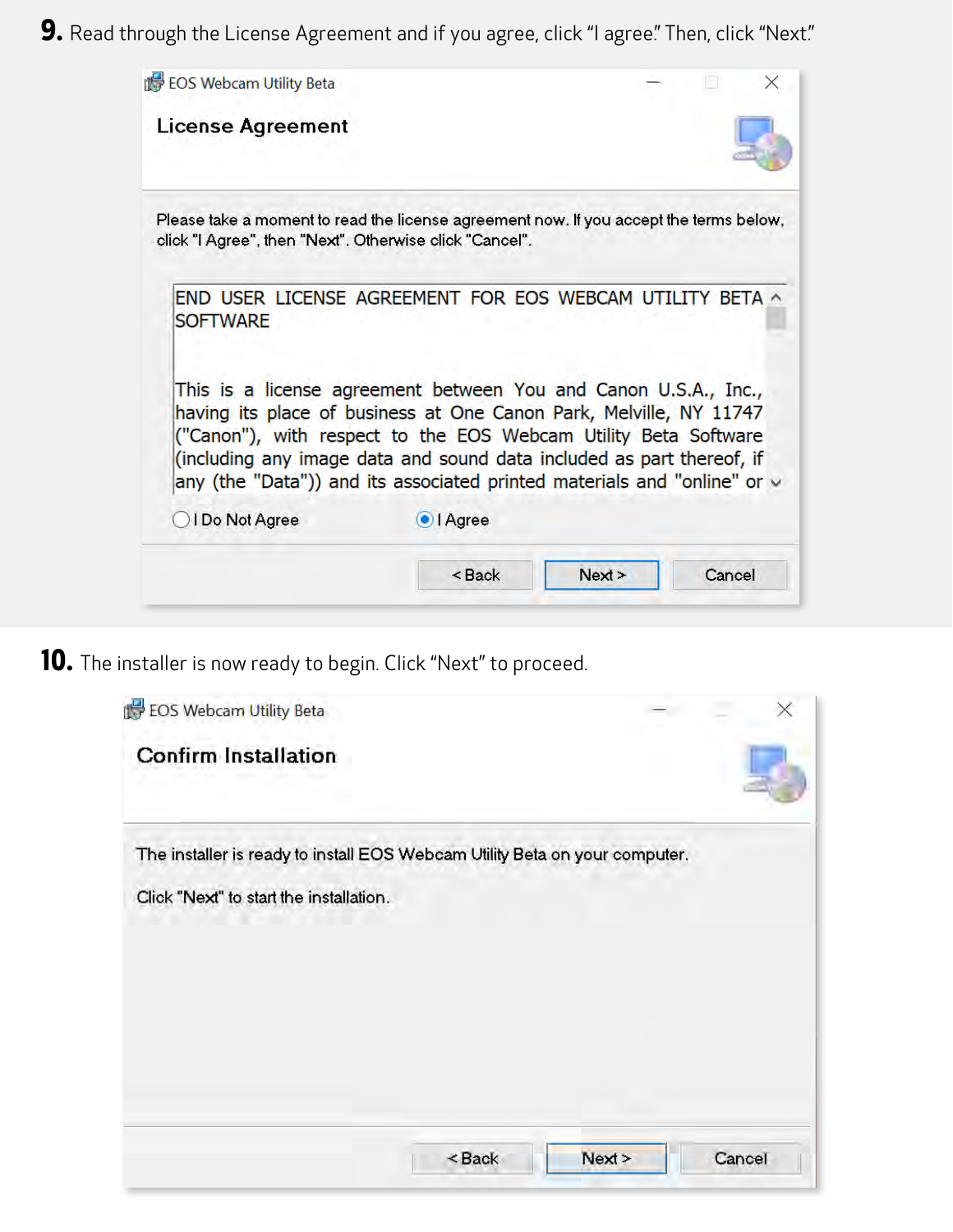**11.** You will see the installer ask permission to make changes to your computer. Select "Yes" to allow the installer to begin.

|   | EOS Webcarn Utility Beta                                                                                                                                             |                |        |
|---|----------------------------------------------------------------------------------------------------------------------------------------------------------------------|----------------|--------|
|   | <b>User Account Control</b><br>Do you want to allow this app to make                                                                                                 |                |        |
| E | changes to your device?<br><b>EOS Webcam Utility Beta</b><br>Verified publisher: Canon U.S.A., Inc.<br>File origin: Hard drive on this computer<br>Show more details |                |        |
|   | <b>Yes</b>                                                                                                                                                           | No             |        |
|   |                                                                                                                                                                      | Next ><br>Back | Cancel |

**12.** Wait for the installation to complete.

| EOS Webcam Utility Beta                     |  |  |  |
|---------------------------------------------|--|--|--|
| Installing EOS Webcam Utility Beta          |  |  |  |
| EOS Webcam Utility Beta is being installed. |  |  |  |
| Please wait                                 |  |  |  |
|                                             |  |  |  |
|                                             |  |  |  |
|                                             |  |  |  |
|                                             |  |  |  |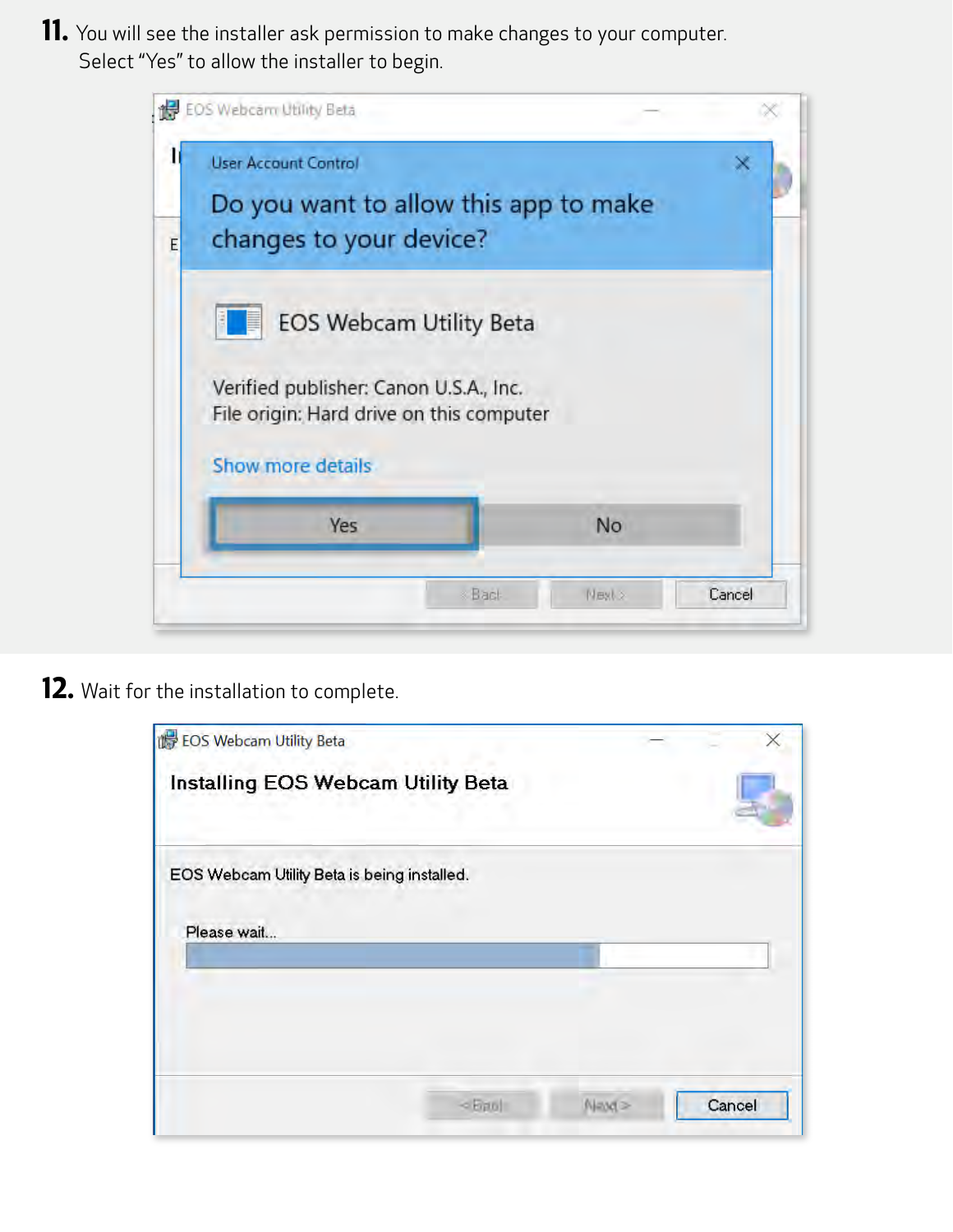**13.** Click "Close" to complete the installer dialogue.



**14.** At this point, it is important to save any documents that you may be working on, close all applications that you have running and then RESTART YOUR COMPUTER.

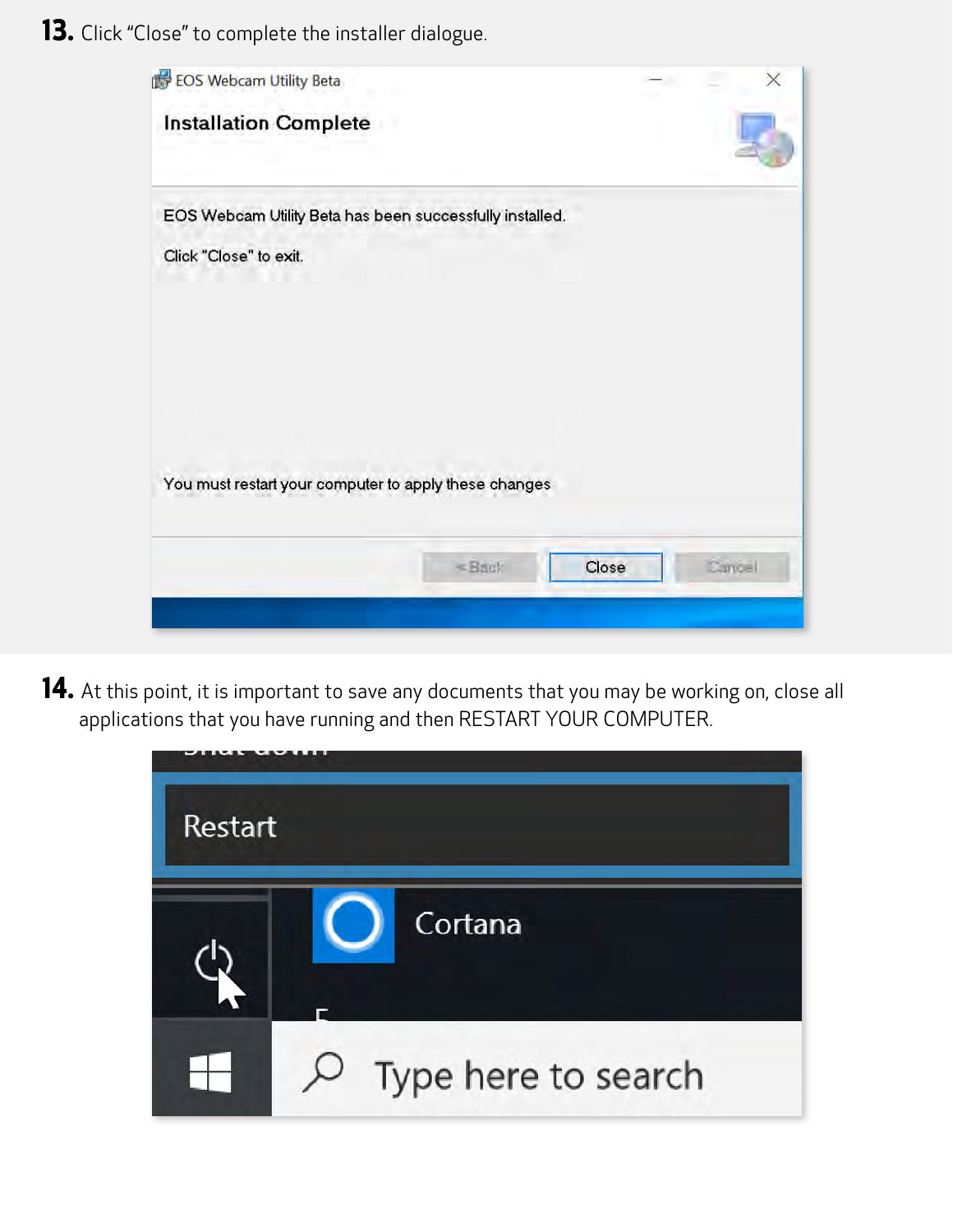**15.** Once restarted, using your USB cable, connect one end of the USB cable to your camera, and then connect the other end to your computer.



**16.** Turn camera on. It is recommended to use Movie Mode. Set this with your camera's Mode Dial, Mode Switch or Mode Button interface.



- 17. Lastly, open your web conferencing app of choice. Find the "audio/video settings" menu and set "EOS Webcam Utility Beta" as the camera of choice. Confirm that your built-in microphone is selected as your "microphone" (Note: audio is not transmitted from the camera).
- **18.** Enjoy easy-to-use, high-quality video conferencing with EOS Webcam Utility Beta software functionality.

For troubleshooting and the latest information on support for EOS Webcam Utility Beta software, please visit the Canon Forum Support thread: [Canon.us/forum-eoswebcamutility](https://canon.us/forum-eoswebcamutility)